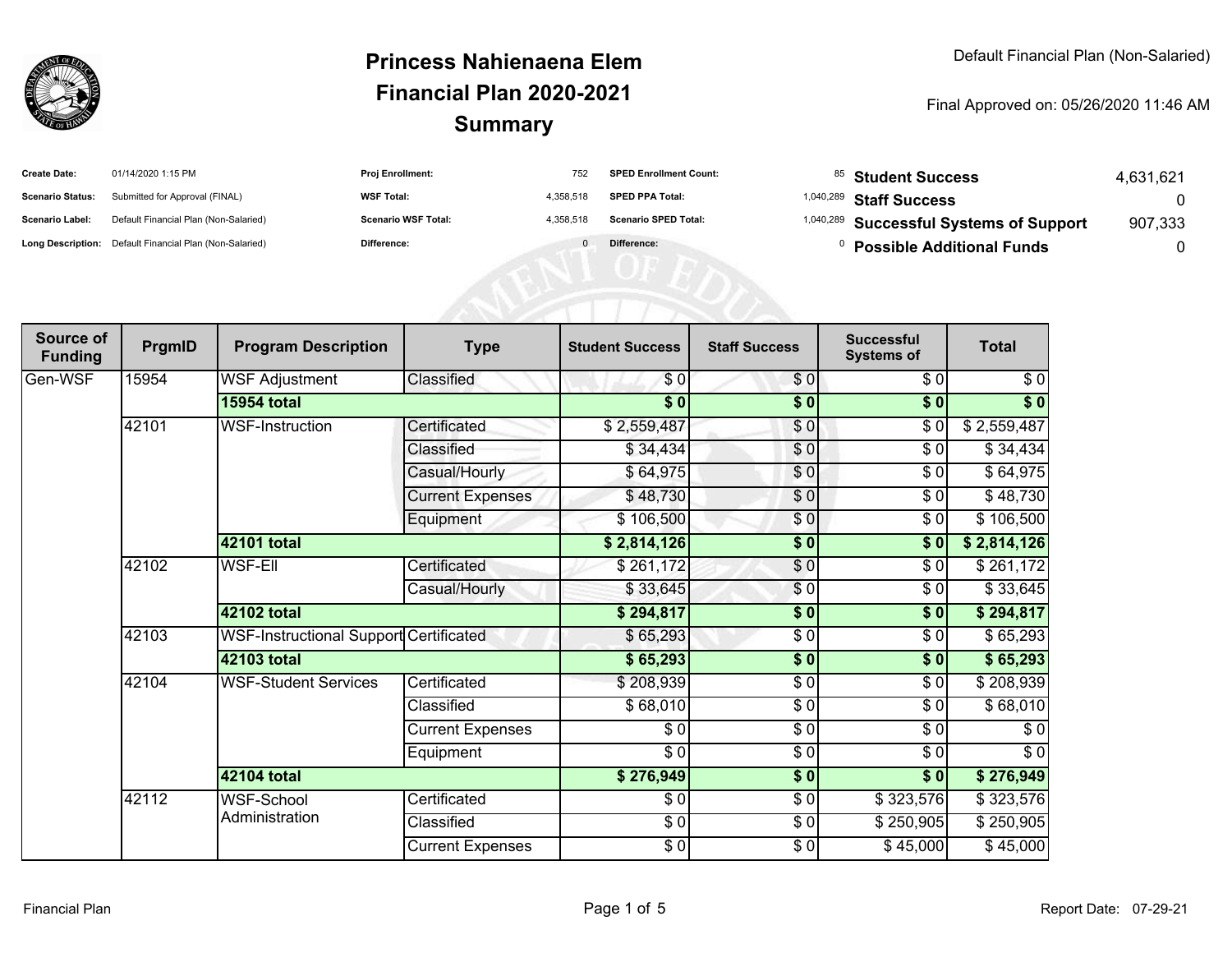

| Source of<br><b>Funding</b> | PrgmID           | <b>Program Description</b>                    | <b>Type</b>             | <b>Student Success</b> | <b>Staff Success</b>       | <b>Successful</b><br><b>Systems of</b> | <b>Total</b>     |
|-----------------------------|------------------|-----------------------------------------------|-------------------------|------------------------|----------------------------|----------------------------------------|------------------|
| Gen-WSF                     | 42112            | <b>WSF-School</b><br><b>Administration</b>    | Equipment               | $\overline{\$0}$       | $\frac{3}{6}$              | \$0                                    | $\overline{60}$  |
|                             |                  | <b>42112 total</b>                            |                         | $\overline{\$0}$       | $\overline{\phantom{0}30}$ | \$619,481                              | \$619,481        |
|                             | 42113            | <b>WSF-School Facility</b><br><b>Services</b> | Classified              | \$0                    | $\sqrt{3}$                 | \$277,752                              | \$277,752        |
|                             |                  |                                               | Casual/Hourly           | \$0                    | \$ 0                       | \$10,100                               | \$10,100         |
|                             |                  |                                               | <b>Current Expenses</b> | $\overline{\$0}$       | \$ 0                       | \$0                                    | $\overline{\$0}$ |
|                             |                  |                                               | Equipment               | $\sqrt{6}$             | \$0                        | $\overline{\$0}$                       | $\overline{\$0}$ |
|                             |                  | 42113 total                                   |                         | $\overline{\$0}$       | $\overline{\$0}$           | \$287,852                              | \$287,852        |
|                             | 42114            | <b>WSF-Protocol Fund</b>                      | <b>Current Expenses</b> | $\sqrt{6}$             | $\sqrt{6}$                 | $\overline{\$0}$                       | $\overline{\$0}$ |
|                             |                  | 42114 total                                   |                         | $\overline{\$0}$       | $\sqrt{6}$                 | $\overline{\$0}$                       | $\overline{\$0}$ |
|                             | Gen-WSF          |                                               |                         | \$3,451,185            | $\sqrt{6}$                 | \$907,333                              | \$4,358,518      |
| Gen-SPED                    | 17101            | SPED Ppa - Instruction                        | Certificated            | \$848,809              | $\sqrt{6}$                 | $\overline{\$0}$                       | \$848,809        |
|                             |                  |                                               | Classified              | \$180,779              | $\sqrt{6}$                 | $\overline{\$0}$                       | \$180,779        |
|                             |                  |                                               | <b>Current Expenses</b> | \$10,701               | $\overline{S}0$            | $\overline{\$0}$                       | \$10,701         |
|                             |                  | <b>17101 total</b>                            |                         | \$1,040,289            | $\sqrt{6}$                 | $\overline{\$}0$                       | \$1,040,289      |
|                             | 17131            | <b>Special Education in</b>                   | Certificated            | $\overline{\$0}$       | $\overline{\$0}$           | $\overline{\$0}$                       | $\overline{\$0}$ |
|                             |                  | <b>Regular Schools</b>                        | Classified              | \$0                    | $\frac{6}{6}$              | $\overline{\$0}$                       | $\overline{\$0}$ |
|                             |                  | <b>17131 total</b>                            |                         | $\overline{\$0}$       | $\overline{\$0}$           | $\overline{\$0}$                       | $\overline{\$0}$ |
|                             | Gen-SPED         |                                               |                         |                        | $\overline{\$0}$           | $s$ <sub>0</sub>                       | \$1,040,289      |
| Gen-Categ                   | 16732            | <b>Hawaiian Immersion</b><br><b>Program</b>   | Certificated            | \$130,586              | $\sqrt{3}$                 | $\overline{\$0}$                       | \$130,586        |
|                             |                  | <b>16732 total</b>                            |                         | \$130,586              | \$0                        | $\sqrt{6}$                             | \$130,586        |
|                             | 16807            | <b>Hawaiian Studies</b>                       | Casual/Hourly           | \$561                  | \$0                        | $\sqrt{6}$                             | \$561            |
|                             |                  |                                               | <b>Current Expenses</b> | $\sqrt{6}$             | $\sqrt{6}$                 | $\sqrt{6}$                             | $\sqrt{6}$       |
|                             |                  | <b>16807 total</b>                            |                         | \$561                  | \$0                        | $\overline{\$0}$                       | \$561            |
|                             | <b>Gen-Categ</b> |                                               | \$131,147               | $\overline{\$0}$       | $\overline{\$0}$           | \$131,147                              |                  |
| Federal                     | 18902            | <b>ESEA Title I-Schools</b>                   | Casual/Hourly           | $\overline{\$0}$       | \$0                        | \$0                                    | $\sqrt{6}$       |
|                             |                  |                                               | <b>Current Expenses</b> | $\sqrt{6}$             | \$0                        | $\sqrt{6}$                             | $\sqrt{6}$       |
|                             |                  |                                               | Equipment               | \$9,000                | $\frac{3}{2}$              | $\sqrt{6}$                             | \$9,000          |
|                             |                  | <b>18902 total</b>                            |                         | \$9,000                | \$0                        | $\overline{\$0}$                       | \$9,000          |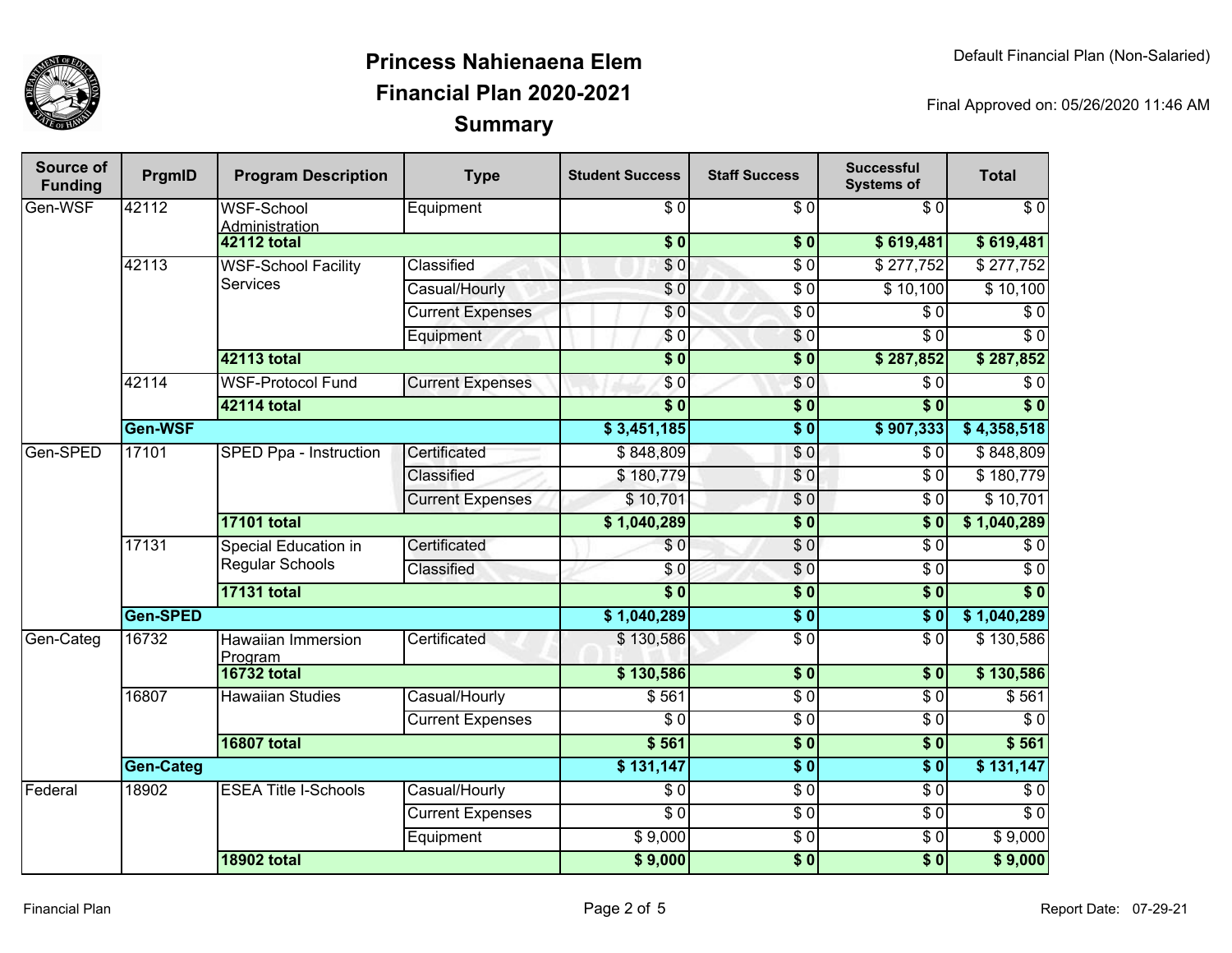

| Source of<br><b>Funding</b> | PrgmID          | <b>Program Description</b>                       | <b>Type</b>             | <b>Student Success</b>   | <b>Staff Success</b> | <b>Successful</b><br><b>Systems of</b> | <b>Total</b>     |
|-----------------------------|-----------------|--------------------------------------------------|-------------------------|--------------------------|----------------------|----------------------------------------|------------------|
| Federal                     | 18935           | <b>ESEA Title I-Parent</b><br>Engagement         | <b>Current Expenses</b> | \$0                      | \$0                  | \$0                                    | $\sqrt{6}$       |
|                             |                 | <b>18935 total</b>                               |                         | $\overline{\$0}$         | $\overline{\$0}$     | $\overline{\$0}$                       | $\sqrt{6}$       |
|                             | 20657           | Essa Title IIa Targeted                          | Casual/Hourly           | $\overline{\$0}$         | $\overline{\$0}$     | $\overline{\$0}$                       | $\overline{\$0}$ |
|                             |                 | Prof Dev                                         | <b>Current Expenses</b> | \$0                      | $\overline{\$0}$     | $\overline{\$0}$                       | $\overline{\$0}$ |
|                             |                 | <b>20657 total</b>                               |                         | $\overline{\$}0$         | $\overline{\$0}$     | \$0                                    | $\overline{\$0}$ |
|                             | 20658           | Essa Title IIa Ed<br><b>Effectiveness System</b> | Casual/Hourly           | $\sqrt{6}$               | $\overline{\$0}$     | $\overline{\$0}$                       | $\overline{\$0}$ |
|                             |                 | <b>20658 total</b>                               |                         | $\overline{\$0}$         | $\overline{\$0}$     | $\overline{\$0}$                       | $\overline{\$0}$ |
|                             | 20659           | Essa Title IIa Prof Dev-<br><b>OCISS</b>         | Casual/Hourly           | \$0                      | \$0                  | $\overline{\$0}$                       | $\sqrt{6}$       |
|                             |                 | <b>20659 total</b>                               |                         | $\overline{\$0}$         | $\overline{\$0}$     | $\overline{\$0}$                       | $\overline{\$0}$ |
|                             | 20697           | <b>Essa Title Ila Prof Dev</b>                   | Casual/Hourly           | \$0                      | \$0                  | $\overline{\$0}$                       | $\overline{\$0}$ |
|                             |                 | <b>20697 total</b>                               |                         | $\overline{\$0}$         | $\overline{\$0}$     | $\overline{\$0}$                       | $\overline{\$0}$ |
|                             | 20698           | Essa Title IIa Support<br>New Tchr & Prin        | Casual/Hourly           | \$0                      | $\overline{30}$      | $\overline{30}$                        | $\overline{S}0$  |
|                             |                 | <b>20698 total</b>                               |                         | $\overline{\$0}$         | $\overline{\$0}$     | $\overline{\$0}$                       | $\overline{\$0}$ |
|                             | 52001           | <b>ESEA Title I-Homeless</b><br>Children         | <b>Current Expenses</b> | $\overline{\$0}$         | $\overline{\$0}$     | $\overline{\$0}$                       | $\overline{\$0}$ |
|                             |                 | <b>52001 total</b>                               |                         | $\overline{\$0}$         | $\overline{\$0}$     | $\overline{\$0}$                       | $\overline{\$0}$ |
|                             | Federal         |                                                  |                         | \$9,000                  | $\overline{\$0}$     | $\overline{\$0}$                       | \$9,000          |
| Gen-Cent                    | 25230           | Elp<br>Standards/Assessments<br>Implementation   | <b>Current Expenses</b> | \$0                      | $\overline{S}0$      | $\overline{30}$                        | $\overline{S}0$  |
|                             |                 | <b>25230 total</b>                               |                         | $\overline{\$0}$         | $\overline{\$0}$     | $\overline{\$0}$                       | $\overline{\$0}$ |
|                             | 35163           | <b>Food Services-General</b><br>Fund             | Casual/Hourly           | $\overline{S}0$          | $\overline{30}$      | $\overline{\$0}$                       | $\overline{\$0}$ |
|                             |                 | 35163 total                                      |                         | $\overline{\textbf{50}}$ | $\overline{\$}0$     | $\overline{\textbf{50}}$               | $\overline{\$0}$ |
|                             | <b>Gen-Cent</b> |                                                  |                         | $\overline{\$0}$         | $\overline{\$0}$     | $\overline{\$0}$                       | $\overline{\$0}$ |
| Special                     | 37307           | Use of School Facilities -<br>School             | <b>Current Expenses</b> | $\overline{\$0}$         | $\overline{\$0}$     | $\overline{\$0}$                       | $\overline{\$0}$ |
|                             |                 | 37307 total                                      |                         | \$0                      | $\overline{\$0}$     | \$0                                    | \$0              |
|                             | <b>Special</b>  |                                                  |                         | $\overline{\$0}$         | $\overline{\$}0$     | $\overline{\$0}$                       | $\overline{\$0}$ |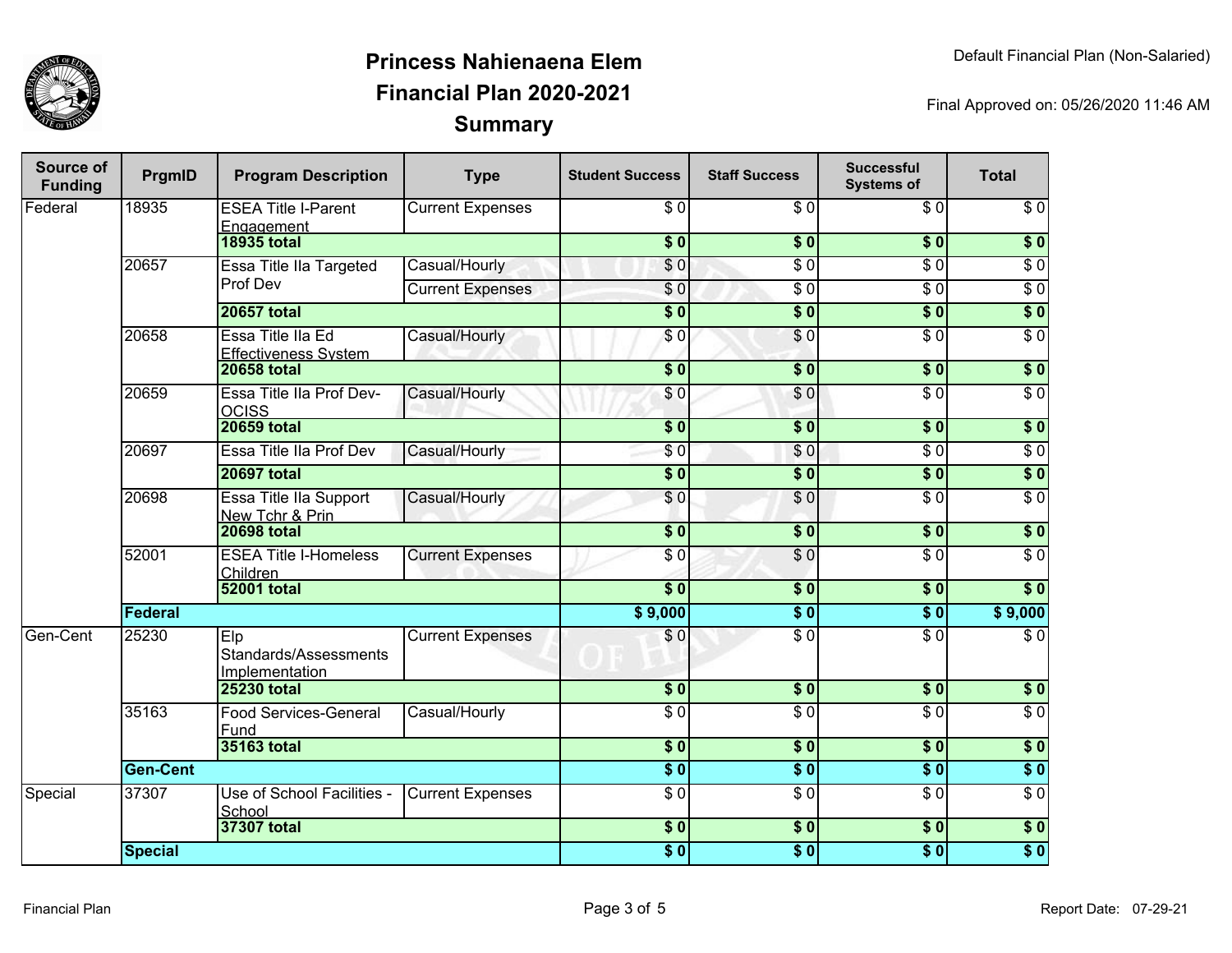

| Source of<br><b>Funding</b> | PrgmID | <b>Program Description</b> | Type | <b>Student Success</b> | <b>Staff Success</b> | <b>Successful</b><br><b>Systems of</b> | <b>Total</b> |
|-----------------------------|--------|----------------------------|------|------------------------|----------------------|----------------------------------------|--------------|
| <b>Grand Total</b>          |        |                            |      | \$4,631,621            | \$0                  | \$907,333                              | \$5,538,954  |